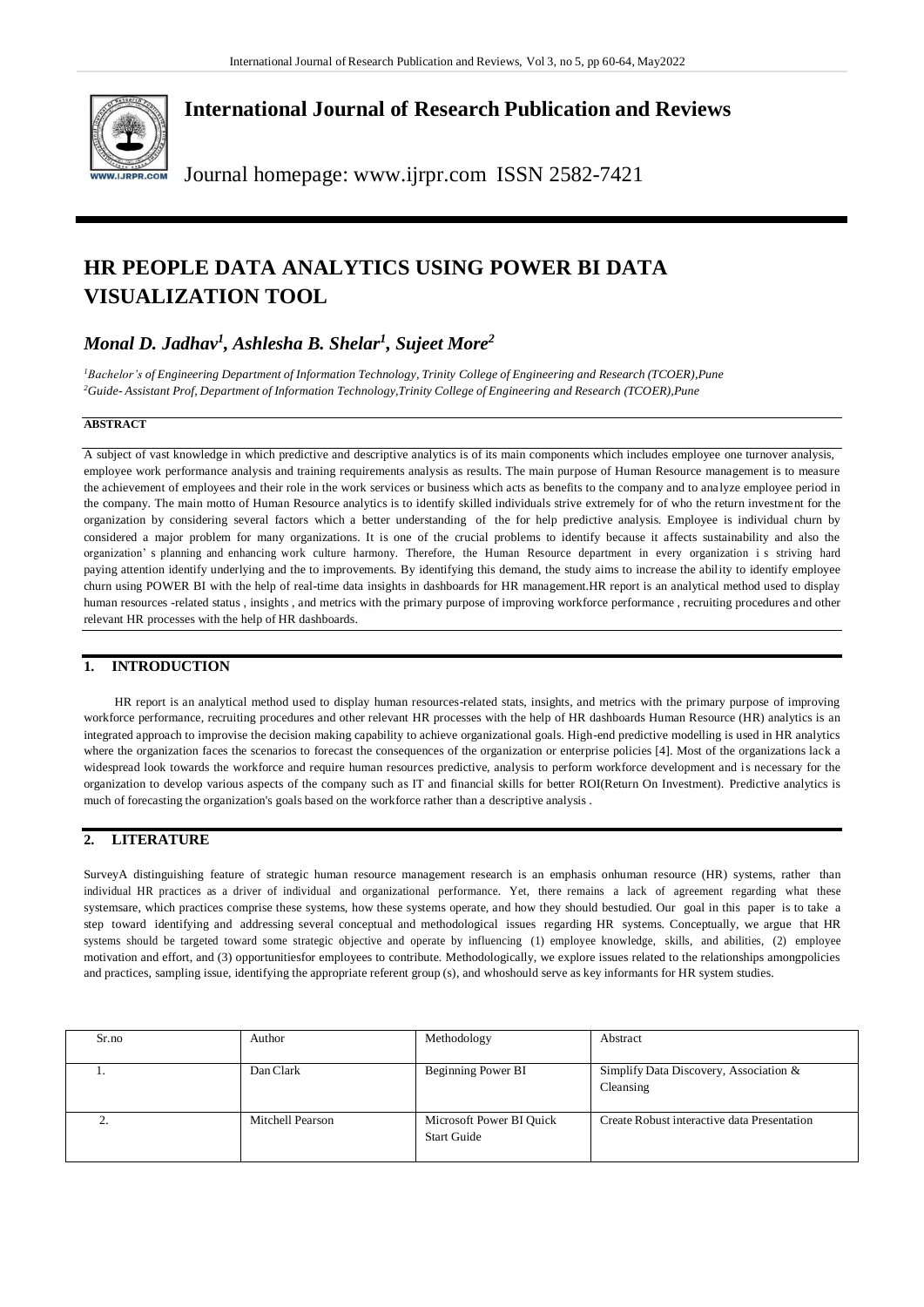| Abdul Quaddus Mohammed | <b>HR</b> Analytics                 | A Modern tool in HR for predictive decision<br>making                  |
|------------------------|-------------------------------------|------------------------------------------------------------------------|
| Neeraj Khadikar        | Journal of computer<br>Applications | Predictive Modelling on employability of<br>applicants and job hopping |
| Surbhi Gupta           | Overview of HR Analytics            | Build solid analytical data models , Publish and<br>share dashboards.  |

## **DEEP LEARNING:**

The seven stages of HR data collection and analysis. 1, Perform the HR function. 2, Desire to make a difference. 3, Organize how you collect HR data. 4, Understand the data. 5, Take action. 6, Analyze and compare. 7, Earn recognition. descriptive, diagnostic, predictive and prescriptive. Descriptive analytics. Descriptive (also known as observation and reporting) is the most basic level of analytics. Diagnostic analytics. Predictive analytics. Prescriptive analytics.

**Tool Design**: Dashboard designed and developed base on Hr base line data , view are Overall, geographically, age, expertise wise and joiner and leaver etc.

**Database**: HR data Visualization using Microsoft Power BI toll . Analyse the large amount dataset using Ms Excel.

### **Pre-Processing:**

The First Step collected HR data **The Dataset**For This Power BI Project , We 'll Use The HR or People Dataset ; This Is The Text and numeric deceptive data MS Power BI downloaded form Microsoft URLand Excel file use for base data preparation

## **Prerequisites**

Need to install MS Power BI Desktop

### **Problem Statement**

Element of performance management Difficult to make hiring and recruitment plan (How long does it take to hire employees) Difficult to Measuring employee performance management identify patterns of employee engagement, employee satisfaction and performance. Difficult to make plan for employee learning and development are learning and development initiatives having an impact on employee performance.

Tracking employment contract status, Develop strategies and make decisions that will improve the work environment and engagement levels. Having data-backed evidence means that organizations can focus on making the necessary improvements and plan for future initiatives .What amount of investment is needed to get employees up to a fully productive speed?

Which of our employees are most likely to leave within the year?

#### **Develop strategies and make decisions Pre-Processing:**

The First Step collected HR data **The Dataset**For This Power BI Project , We 'll Use The HR or People Dataset ; This Is The Text and numeric descriptive data.

MS Power BI downloaded form Microsoft URLand Excel file use for base data preparation.

## **3. SOFTWARE REQUIREMENTS**

- Power BI Desktop
- MS Excel

**Existing System:**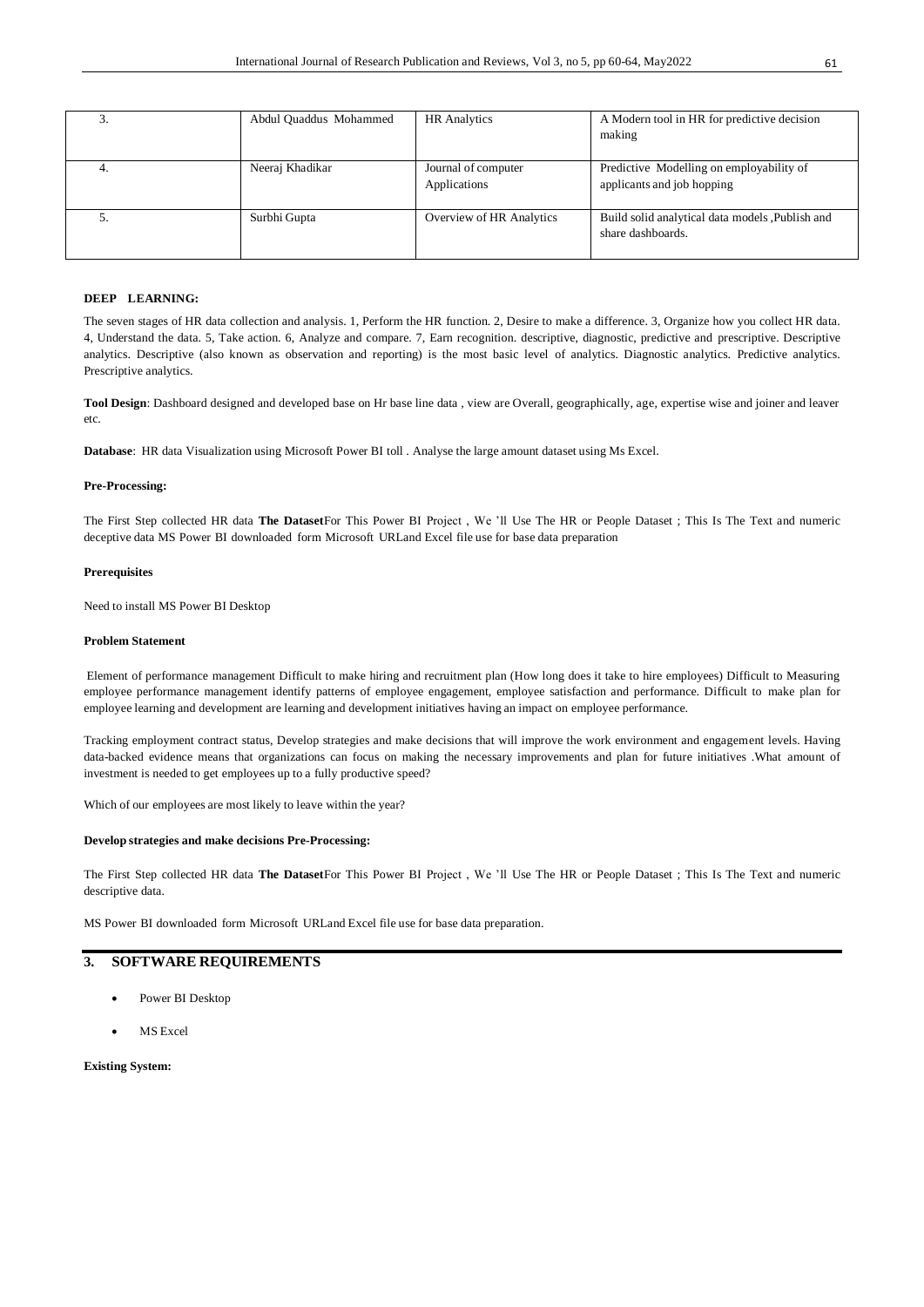

## Technology/Tool used:

-Power BI Desktop

Also we use following Power BI functionality:

Import Function

Power Query

DAX

Visualization charts

## Import Data

Data import form the folder excel File andload in to Power BI

#### Power Query:

Power Query is the dataconnectivity and data preparation technology that enables end users toseamlessly import and reshape data fromwithin a wide range of Microsoft products , including Excel , Power BI,Analysis Services, Data verse, and more.

Convert data types – text, numbers, dates

Remove columns, rows, blanks.

Add calculated columns

Aggregate or summarize data.

Find & replace text.

Unpivot data to use for pivot tables

#### DAX:

DAX stands for Data Analysis Expressions.DAX is a collection of functions , operators, and constants that can be usedin a formula, or expression, to calculate and return one or more values. Stated more simply, DAX helps you create newinformation from data already in yourmodel.

Used Dax for data calculation;

Time intelligence, Aggregation, Text Filter and Math function

**4.** Visualization charts

Visualizations (known as visuals for short) display insights that have been discovered in the data. A Power BI report might have a single page with one visual or it might have pages full of visuals. In the Power BI service, visuals can be pinned from reports to dashboards.

Used visualizations:

- 1. Bar chart and column chart
- 2. Tales
- 3. Slicers
- 4. Cards
- 5. Filter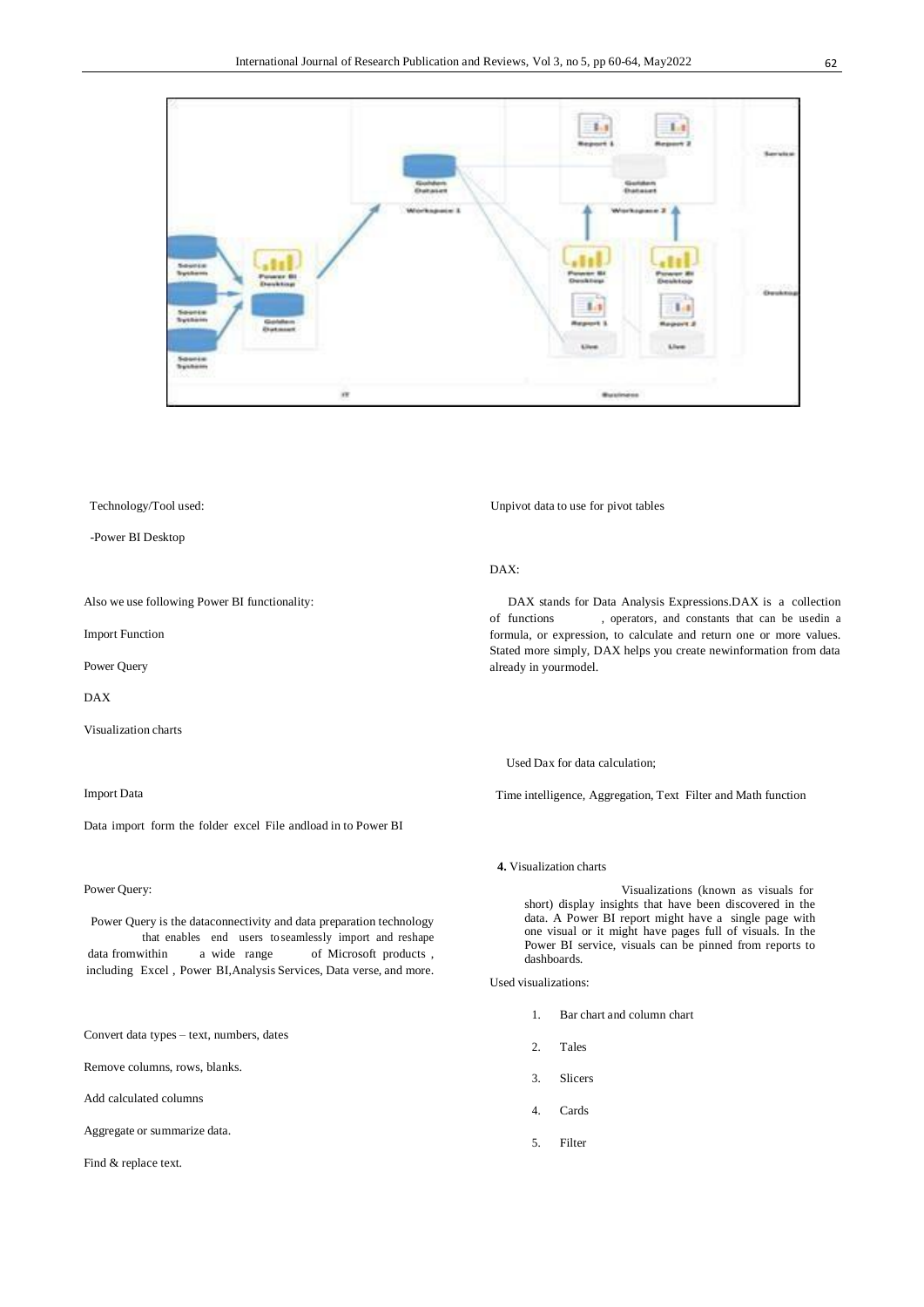

**Fig Framework for HR Data Analysis in Power BI**

## **4. CONCLUSION**

Provide the quick insights on People data like Demography, People data, hiring, Improves talent acquisition. HR analytics is an essentialpart of data management and its implementation can yield positive returns for any organization.

HR analytics enables strategic decision- making that can drive business solutions through improving: Productivity. In this research paper, the model shows the real timehuman resource processes, gathering related data and then using this data to make informed decisions to ma nage employees and reach business goals.

## **5. RESEARCH PAPERS**

- 1. Sujeet Narendra Mishra, Dev Raghvendra Lama, shri rama Swaroop, "A Decision Making Model for Human Resource Management in Organizations using data mining and predictive analytics", International Journal of Computer Science and Information Security (IJCSIS ), Vol 14 , No . 5, May 2016.
- 2. Abdulquddus Mohammed, " HR ANALYTICS : A modern tool in hr for predictive decision making ", Journal of Management · May 2019
- 3. Alao D & Adeyemo A.B "Analyzing employee attrition using decision tree alagorithms " Computing , Information Systems & Development Informatics Vol. 4 No. 1 March, 2013

### **REFERENCES**

- [1] Sujeet Narendra Mishra, Dev Raghavendra Lama, shri Rama Swaroop, "A Decision Making Model for Human Resource Management in Organizations using data mining and predictive analytics", International Journal of Computer Science and Information Security (IJCSIS), Vol 14, No. 5, May 2016.
- [2] Abdulquddus Mohammed, "HR ANALYTICS: A modern tool in hr. for predictive decision making", Journal of Management · May 2019
- [3] Alao D & Adeyemo A.B "Analyzing employee attrition using decision tree algorithm's" Computing, Information Systems & Development Informatics Vol. 4 No. 1 March, 2013
- [4] Ben-Gal, H.C. (2018), "An ROI-based review of HR analytics: practical implementation tools", Personnel Review.
- [5] Bhattacharyya, D.K. (2017), HR Analytics: Understanding Theories and Applications. New Delhi: SAGE Publications.
- [6] Chib, S. (2019), "Monograph on HR reporting using using HR dashboards", International Journal of Scientific and Research Publications.
- [7] Fred, M.O. and Kananga U.M. (2015), "Overview of HR Analyticsto maximize Human capital investment".
- [8] Gurusinghe, N, Arachchige, B.J.H. and Dayarathna, D. (2019), Identified Research Gaps in HR Analytics, Conference: Challenges to Humankind in the Face of New Technologies at Colombo, Sri Lanka. 6. Jabir, B., Falih, N. and Rahmani, K. (2019)
- [9] Momin, W.Y.M. and Mishra, K. (2016), "HR analytics: Re-inventing human resource management", International Journal of Applied Research, Vol. 2, No. 5, pp. 785-790. 15. Opatha, H.H.D.N.P. (2009).
- [10] Jabir, B., Falih, N. and Rahmani, K. (2019), "HR analytics a roadmap for decision making: case study", Indonesian Journal of Electrical Engineering and Computer Science, Vol. 15, No. 2, pp. 979-990